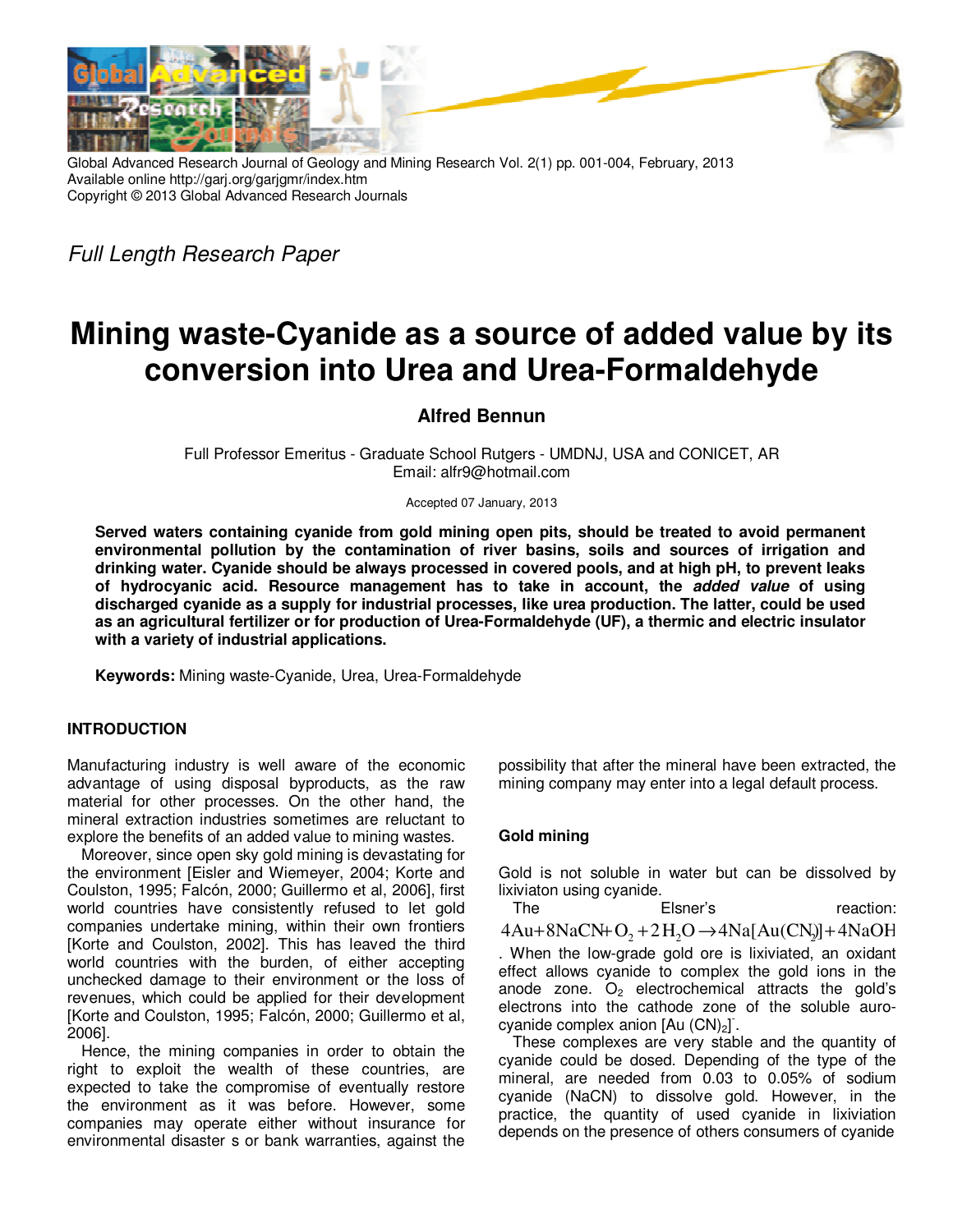and the need to get an adequate level of lixiviation [Andreas et al, 2006; Mooiman and Miller, 1986].

In the conventional grinding and lixiviation by agitation, the ore is triturated in semi-autogenic mills, or in cylindrical breakers, until converted into powder. The triturated mineral is transported by ribbon to a series of lixiviation tanks. To improve the lixiviation performance the ore is agitated mechanically or by air-injection to achieve a major gold contact with cyanide and oxygen.

Water containing cyanide is extremely dangerous because its acidification at low pH, results in  $\text{CN} + \text{H}^+$ producing free hydrocyanic acid HCN (gas). The solutions that contain cyanide in the moment of dissolution must have a pH=10.5 for cyanidation. If lime is used in the lixiviation circuit the triturated mineral should be at a pH=10 to 11. It is convenient to increase pH to 12 to avoid hydrogen cyanide toxic gas volatilization [Andreas et al, 2006]. This assures that addition of cyanide does not facilitate the surge of toxic hydrogen cyanide and that cyanide stays in the solution to dissolve the gold [Fei et al, 2010].

A deficient in the reactant  $O<sub>2</sub>$  in the solution could decrease the lixiviation rate, and reduce the consumption of cyanide by agents within the triturated mineral. Hence,  $O_2$  and hydrogen peroxide ( $H_2O_2$ ) to dose the paste could be used as oxidants to replace air. The resultant solution in then pumped into storage tanks before being used. The cyanide solution lixiviates the gold of the mineral, which is recollected by an impermeable membrane and pumped towards the storage installations for its posterior processing.

Gold is recuperated utilizing activated carbon. The latter absorbs the dissolve gold of the minerals forming a smaller mass of solids. Once extracted from the activated carbon, the gold in concentrated by precipitation or galvanization. Lead nitrate can improve gold leaching speed and quantity recovered, particularly in the processing of partially oxidized ores.

Then, the carbon is separated by shaking and it is summited to other treatments to recover the gold that has absorbed. The danger of wasting cyanide in adjacent lakes or rivers results in a gradual absorption of cyanide in adjoining lands and its webs [Eisler and Wiemeyer, 2004; Korte and Coulston, 1995; Falcón, 2000]. This land will lose its capacity of sustaining agriculture [Stephen et al, 2009; Friedhelm et al, 2000].

# **Added value project**

Thus, discharged water from gold exploitation is always maintained in alkaline solution. Expended cyanide could be removed from disposal waters by chlorine  $(C_2(aas))$ alkaline (1) or sodium hypochlorite (NaClO) (2), the initial reaction between chlorine and cyanide produces cyanogen chloride (CNCl) [Korte and Coulston,1998].

 $NaCN + Cl<sub>2</sub> \rightarrow CNCl + NaCl$  (1)

 $NaCN + NaClO \rightarrow CNCl + NaCl$  (2)

By adding a step of sodium hydroxide addition (3) to cyanogen chloride, sodium cyanate (NaCNO) will be formed:

$$
CNC1 + 2 NaOH \rightarrow NaCNO + 2 H2O + NaCl
$$
  
(3)

Reactions with organic compounds are very exothermic and can cause combustions, but generally exploitation of gold effluents do not contain these compounds in significant quantities.

# **Cyanide oxidation cycle in ammonium cyanate**

The reaction from cyanide to cyanate requires 2.7 parts of  $Cl<sub>2</sub>$  and 1.1 NaOH (4). If the addition of NaOH is followed by ammonium hidroxyde it can be obtained ammonium cyanate ( $NH_4CNO$ ) (5). At  $pH=11$  the reaction is faster. Cyanogen chloride (CNCl) is volatil and odorous, but it is not mortal like cyanidric acid.

 $CNCl + NH<sub>4</sub>OH + NaOH \rightarrow NH<sub>4</sub>CNO + ClNa + H<sub>2</sub>O$ (4)

Resultant waters are odoriferous but without cyanide toxicity. It can be utilized directly to irrigation or to fill dams for biomass production with sun ligth. A clear plastic cover over this reservoirs may allow to diminish ugly smells [Korte and Coulston,1998; Harris et al,1992; Riveros, 1990].

If potassium hydroxide is used instead of sodium hydroxide, it would produce water enriched with the

fertilizers potassium. The cyanate anion  $CNO<sup>-</sup>$  could be also neutralized with ammonium hydroxide.

The reaction to decompose cyanate to carbon dioxide  $(CO<sub>2</sub>)$  and nitrogen  $(N<sub>2</sub>)$  imply 4.17 parts of  $Cl<sub>2</sub>$  and 3.1 NaOH.

 $2NaCN $\Theta$ 4NaOH<sup>3</sup>Cl,  $\rightarrow$ 2CQ+6NaCH<sub>N</sub>+2H<sub>2</sub>O$ (5)

Oxidation of cyanate to carbon dioxide and gaseous nitrogen (5), diminish ugly smells by removing cyanate.

Alternatively, the ammonium cyanate (NH4CNO) could be heated according to modifications of the original Friedrich Wöhler method to produce Urea  $(H_2NCONH_2)$ (6).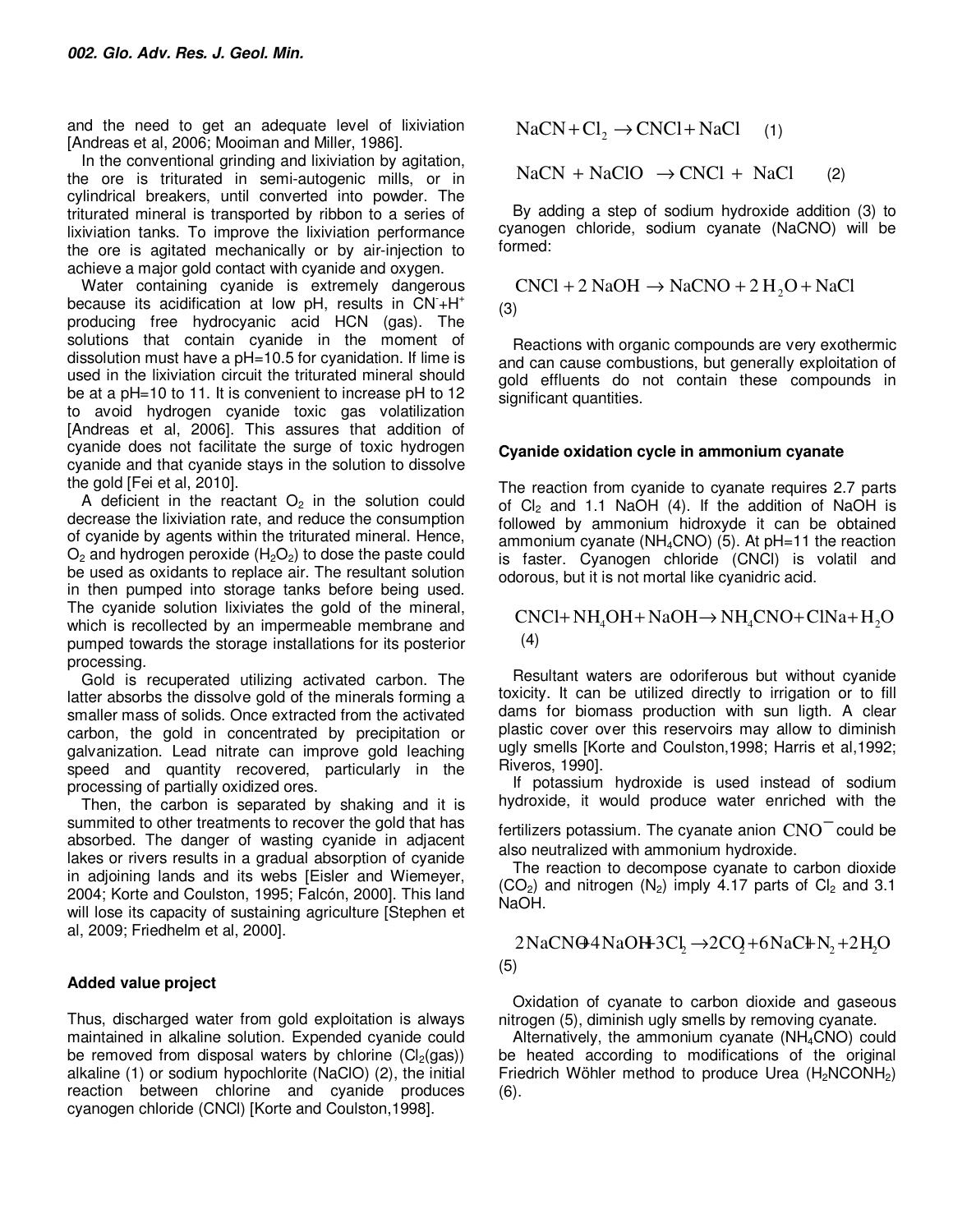

**Fig 1** Scale model for re-utilization of cyanide into a urea production cycle which can be integrate to supply a reactant for Ureaformaldehyde resin production

$$
\begin{array}{ccc}\n& & O \\
\longrightarrow & H_2N-C-NH_2 & (6) \\
\end{array}
$$

Local agriculture production would be benefit from availability of the fertilizer at low production cost because of the lack of significant transportation costs. Mutual benefits would tend to create links between the company and the inhabitants of the area. This may mitigate political-social restiveness, and favor the acceptance of the mining company as a partner of regional development.

As urea solutions tend to decompose in cyanate a treatment with a precipitant agent (lead sulfate) and its decants-filter to obtain solid urea. Its use in agriculture is preponderant because in its solid form is transportable and storable.

Cost evaluation of different industrial process to decrease CN- contamination could be done at the laboratory level by coupling reactions in an assembly of chemical production vessels [Mooiman and Miller,1986; Fei et al,2010]. Urea could be integrated with other processes for example in the manufacture of many adhesives by combinations with formaldehyde, phenol, etc. [Vázquez et al 2005] which are widely used in surface coatings and construction.

The following equation describes urea polymerization with formaldehyde  $(H_2C=O)$  for production of Ureaformaldehyde resin (UF), a high heat resistance polymer.



UF is a thermosetting compound, colorless, but mixes well with different dyes. UF is a product more easily adapted to changes in the preference of designers and customers, than Bakelite and it is also a harder, and efficient thermic and electric insulator. It could supply industries which manufacture control units and control elements of electrical circuits, decorations, housing small appliances, etc.

## **DISCUSSION**

The economic cost of cleaning the raw water, a waste from gold extraction with cyanide in an open sky gold minning usually is left to the care of the countries, in which the mining operations were conducted.

The introduction of ecological protective processes should be required in order to modernize industrial practices. Hence, it could be a must to obtain an added value procedure for the use of toxic cyanide as chemical precursor like urea, for which there is considerable demand as a fertilizer. Therefore, there is an incentive to develop technologies decreasing costs of decontamination.

Future costs of soil and water restitution would decrease to ecological levels, reducing sanitary costs and reparations judgments. Operational costs had projected with a mean of US\$ 155 by ounce and an investment return rate of 14%, with an average gold value of US\$ 325 by ounce, therefore the actual value of about US\$ 1700 allows great earnings. Of these, just a small amount would be required to prevent or reverse contamination of the waters which offer this project. Urea production in the surroundings of the gold mining open pits could significantly decrease company decontamination expenses, because could be associated to the infrastructure investment required for gold mining in the area.

#### **CONCLUSIONS**

Effective treatment of the cyanide present in the waste water in open sky gold mining by added value processes, could give an incentive to mining companies to get